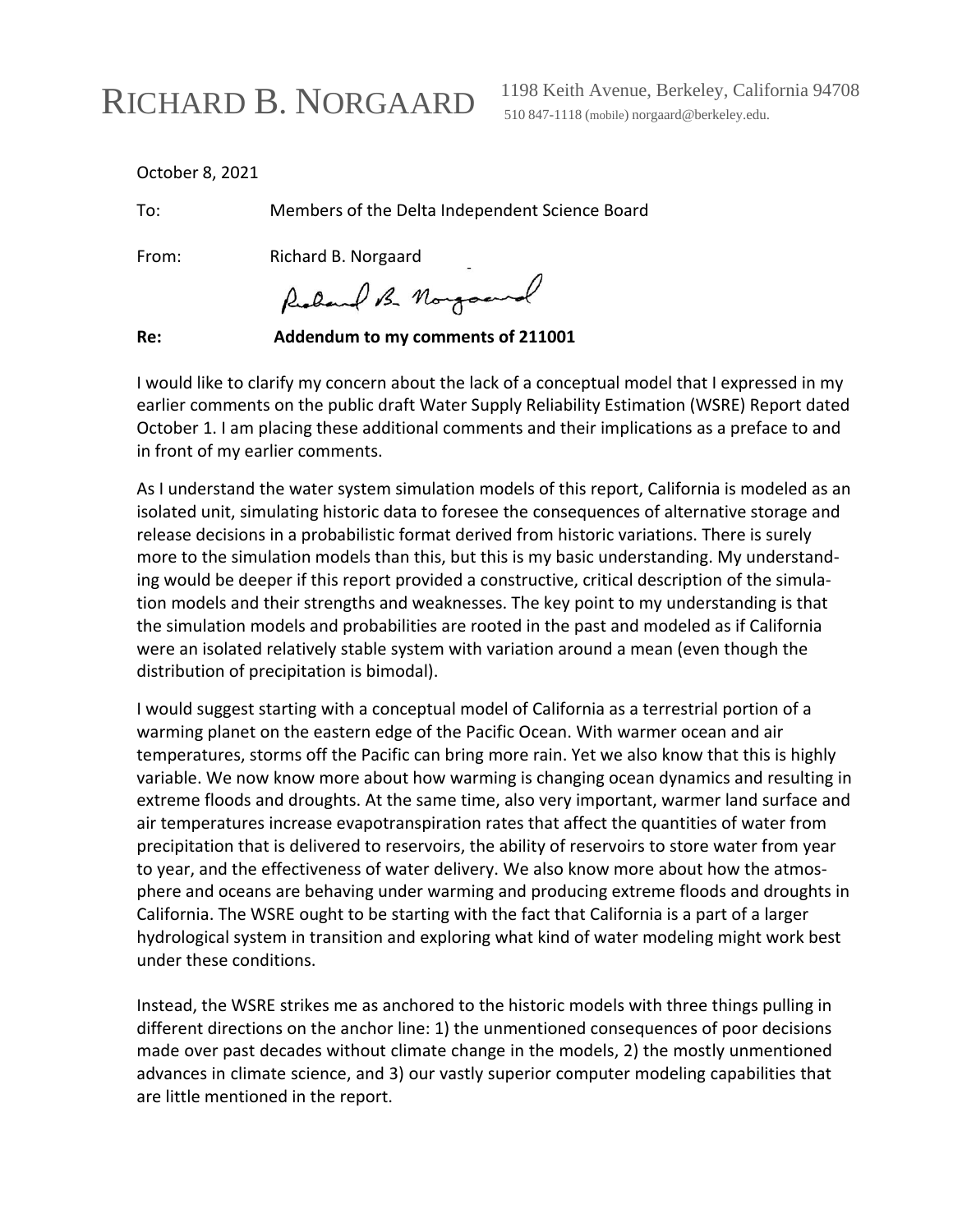The WSRE Report mentions climate change repeatedly with some detail of the challenges on page 15. On page 33 we learn that water supply reliability estimators have been addressing the challenges of climate change, but we learn nothing about how this is being done, how well these efforts have worked, and what has been learned from them. The section specifically addressing climate change starting on page 34 starts with a quote dated 1991: "Another area that remains to be addressed is the management response to long-term climate change." But 30 years later, this report does not actually address the modeling challenges and how they are being met, or how the model results are complemented by climate related information in the process of making water reliability estimates. If there has been effort with only modest results, the Delta ISB should be informed of this and what has been learned. If there has not been significant effort, then there is an institutional problem that needs to be addressed. Either way, the WSRE Report misses the mark.

I hope this helps clarify my comments of a week ago and helps further explain why I do not find this report scientific in nature and do not recommend approval of this draft. My apologies for being more judgmental than clear a week ago.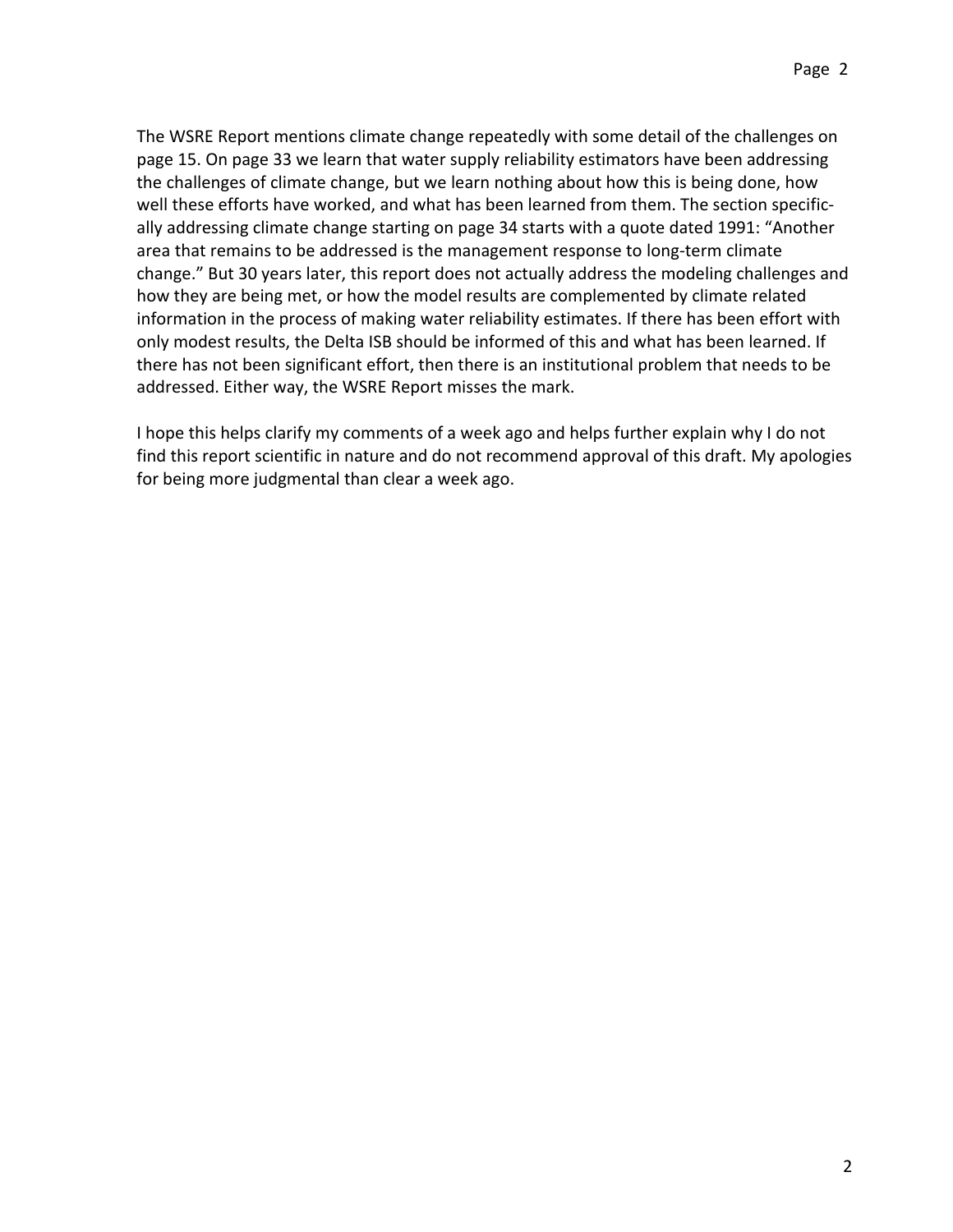October 1, 2021

To: Members of the Delta Independent Science Board

From: Richard B. Norgaard

Richard B. Norgoand

Re: 2021.09.01 public draft of the *Water Supply Reliability Estimation Report*

I do not recommend approval of the 2021.09.01 public draft of the *Water Supply Reliability Estimation Report* (hereafter WSRE or current draft). Even within its defined narrow scope, this draft does not address the science behind the water models and estimators and how that science is changing. The WSRE has been presented to the board as addressing a highly technical issue on which the primary author is an expert, but techniques must be scientifically based. The current report does not assess how the models and estimators have worked with respect to key hydrological events and proposed projects in California. It does not compare the models and estimators used and being proposed in California with those used and proposed in similar regions, particularly the Colorado River Basin, to determine whether California is using the best available science. The independence of the primary author is an issue. The WSRE is not a scientific product and should not be approved by a board charged with assessing the science in support of adaptive management.

**On the Science**. The 2021.09.01 public draft of the *Water Supply Reliability Estimation Report* centers on existing water simulation models and estimators developed over past decades but the review lacks scientific framing and analysis.

- o In my judgment, a proper assessment of water simulation models and reliability estimators would lay out the conceptual models behind the scientific framework and assumptions that went into their design. This report, however, does not discuss what the conceptual models, whether explicit or implicit, were at the time the simulation models and estimators currently being used were constructed.
- o The current challenges are mentioned in the WSRE, but they are not tied into the underlying scientific framing and assumptions of the current water simulation models and estimators.
- $\circ$  A proper assessment would try to match the current challenges of providing water reliability with a conceptual model based on the best available science that helps organize and explain why these challenges have arisen. Clearly, the most important current challenges to WSRE have arisen through climate change.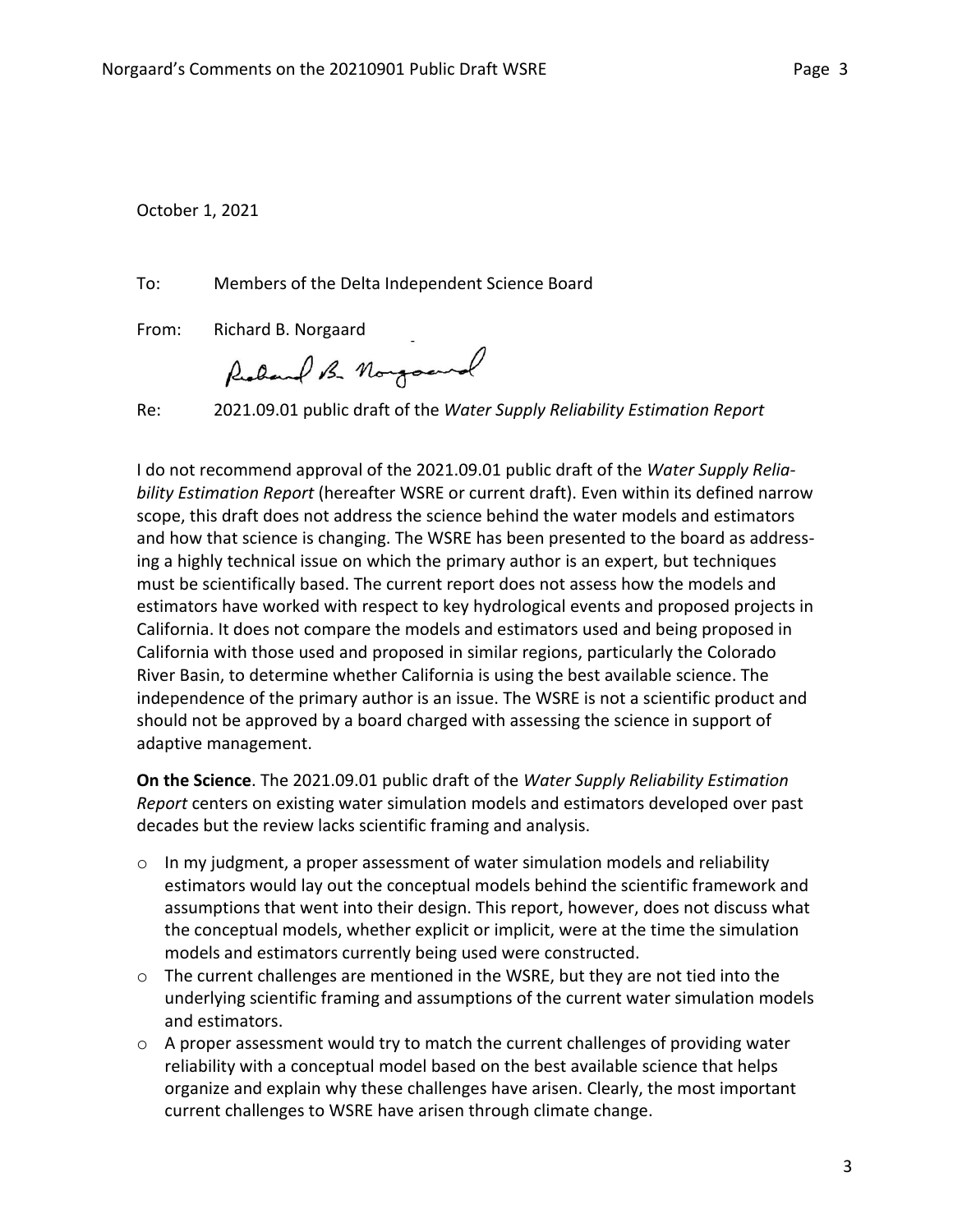- o Over the past half century, the sciences of how global warming is affecting the climate of California have improved dramatically. We also now know more about how climate change is affecting watersheds through vegetation change, fire, and new patterns of erosion. The challenge is to incorporate this new knowledge into water models and reliability estimation.
- $\circ$  The review incorporates interview responses largely from water managers and modelers rather than largely from climate and water scientists. Similarly, the questions asked do not dig into the science.
- $\circ$  While the report notes that California has extremely wet and extremely dry periods, it does not elaborate on how current water simulation models and techniques for estimating water supply reliability address the marked bimodal nature of precipitation in California. Knowing when a switch from one mode to the other will occur is a fundamental issue for making water management decisions.
- $\circ$  We have known for many decades that wet years in California are associated with El Nino conditions, and dry years with La Nina conditions tied to the location of large areas of warm surface water in the Pacific Ocean. Climate scientists are learning more about the El Nino – Southern Oscillation and how it is changing. Yet the WSRE does not even mention the basic terms known to many Californians, indeed to many people around the world because of their great importance.
- $\circ$  Climate scientists have been arguing for decades that climate extremes would become greater, and this has been corroborated over the past decade in California and around the world. Again, the WSRE does not incorporate this fundamental scientific understanding.

Without discussion of the new developments in global change science and their implications for the conceptual framings of water models and reliability estimation, the WSRE cannot assess the quality of the existing models and estimators and make meaningful proposals for new models and estimators for use adaptive in management for water reliability. Climate change is mentioned in the report, but the specific scientific developments of climate science and global change science are not. Similarly, while the report mentions that important topics are addressed in numerous articles in the scientific literature, it does not note the specific findings of these articles and how they provide insights into past models and estimators and inform the possibilities for new improved ones.

**On the Empiricism.** The WSRE fails to address how well current water simulation models and reliability estimators that inform adaptive management decisions have been working in practice. Real issues in the past are sometimes mentioned, but the report does not adequately address what has been learned from them and how the models and estimators have been adapted.

 $\circ$  The current report does not investigate whether and how challenges of the recent floods and droughts, including the near disaster at Oroville Dam, may have occurred in part because of existing models and estimators. How are these experiences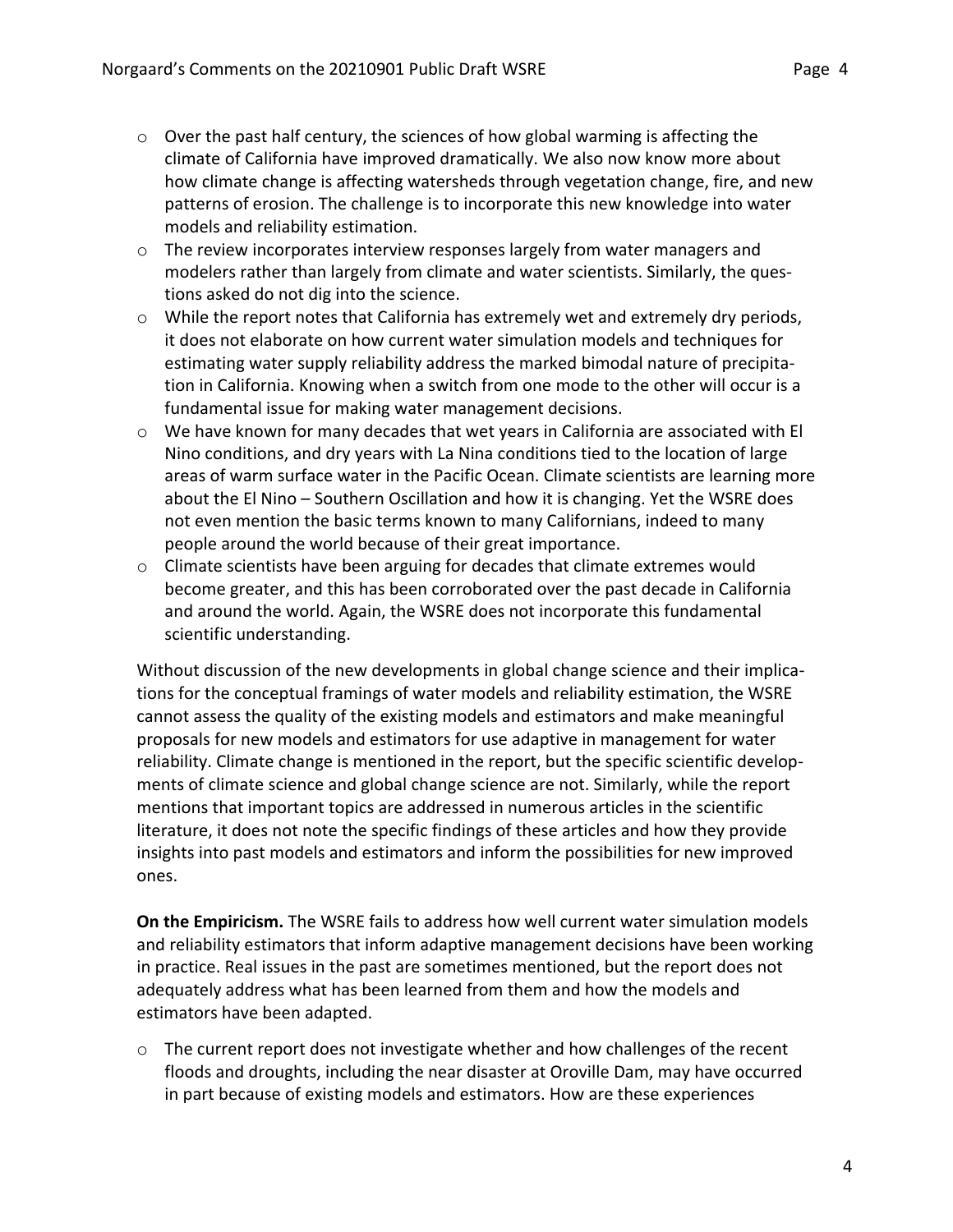providing lessons that are, or at least could be, instigating adaptive responses in the design and use of models and estimators?

- o The WSRE does not investigate how well current models and estimators are working in the analysis of the proposed Sites Reservoir, let alone the much greater challenge of the proposed Delta tunnel.
- $\circ$  The current report notes that a new model has been in development for some time, but it does not use this experience to help us understand what challenges are being addressed and why it is difficult to do so.

**Comparative Assessment.** The WSRE does not investigate how water models and reliability estimates are designed in other regions. The Colorado River Basin has been experiencing major droughts as well as unusual wet periods and the region is undergoing a major reassessment of its water reliability. On a smaller scale, though still entailing very size-able populations, the eastern front of the Rockies and the western front of the Wasatch are learning with and adapting to how climate is affecting their water reliability. Surely something can be learned by investigating how other areas deal with their water reliability challenges. This is one of the best ways to determine whether what is being done in California is the best available. One of the reasons the Delta Independent Science Board has sought a mix of in-state and out-of-state members is to avoid intellectual insularity.

**Independence of the Primary Author.** Lastly, I am concerned with the conflicts of interest of the primary author of the WSRE. The independence of reviewers is essential to the scientific process. The legislature was concerned about this possibility and inserted a provision into the Delta Reform Act of 2009 to help avoid this possibility. The California Water Code [§ 85280 (through 2012 Leg Sess) a2] states that: *The members shall not be directly affiliated with a program or agency subject to the review activities of the Delta Independent Science Board*. The WSRE has been led by such a board member with respect to this topic. Much of the material reviewed is authored or coauthored by this member or directly affiliated with this member's institution in which he has played a leading role in water research. In this respect, I am concerned that the scope, focus, and framing have been constrained by this board member's expertise with additional material then added on without being integrated. No doubt this problem has been exacerbated by the pandemic, change in board members, and difficulties in retaining appropriate compensation for board members, but this should not excuse correcting the problem.

**A Full Assessment of Water Reliability**. A review of the science in support of adaptive management for water reliability in California is still very much needed. California needs to transition effectively in how it manages and uses water in response to emerging climate change realities. The energy transition that has taken place over nearly half a century in California provides a very important model of adapting the production, distribution, and use of energy to new knowledge and conditions.